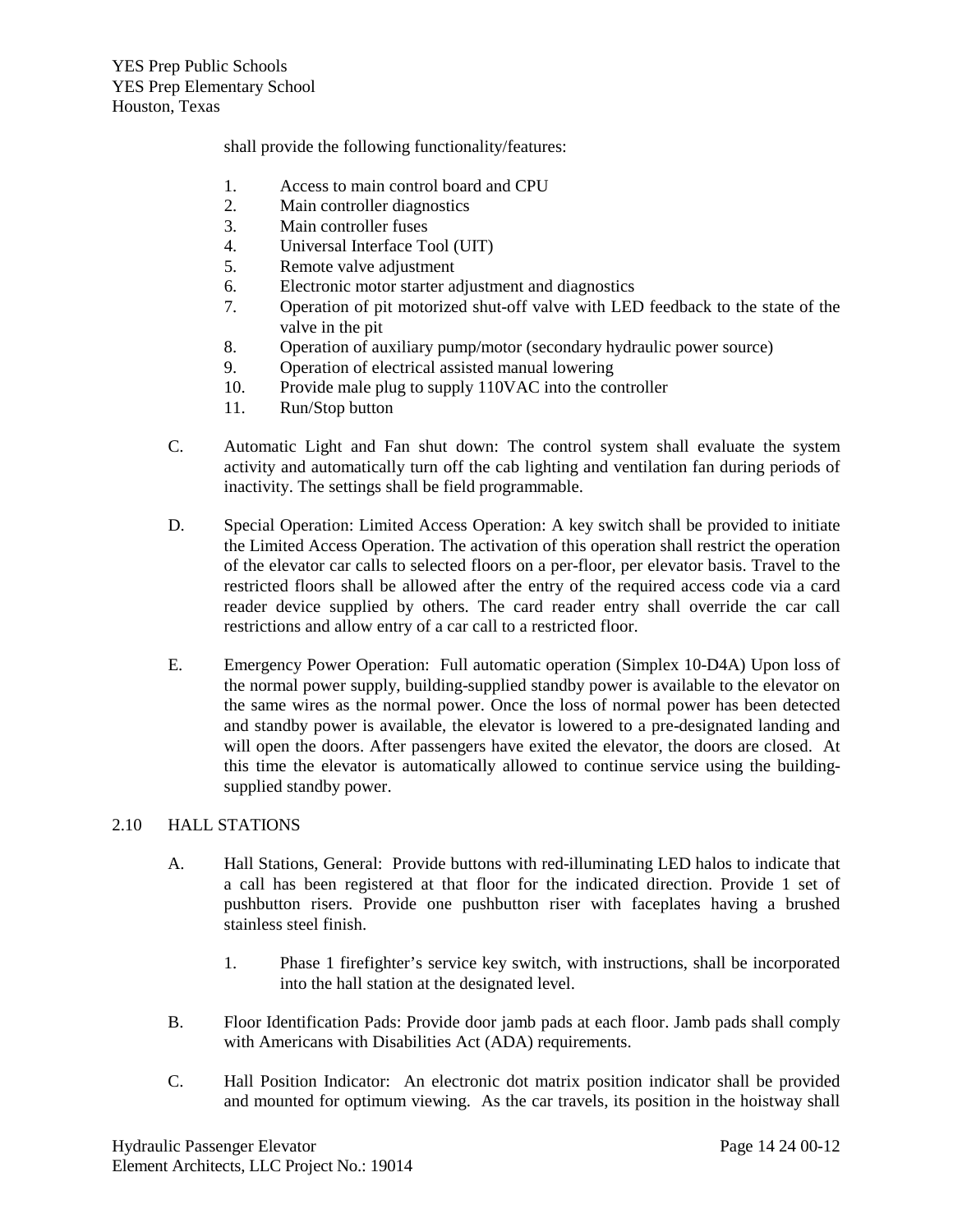YES Prep. Southwest Elementary and Brays Oaks Elementary 5212 Anderson Rd, Houston, Texas 77053 12102 McLain, Houston, Texas 77071 Bid Package 2

> be indicated by the illumination of the alphanumeric character corresponding to the landing which the elevator is stopped or passing. When hall lanterns are provided, the position indicator shall be combined with the hall lanterns in the same faceplate. Faceplates shall match hall stations. Provide at all typical landings.

- D. Hall lanterns: Not Applicable
- E. Special Equipment: Not Applicable

# 2.11 MISCELLANEOUS ELEVATOR COMPONENTS

- A. Oil Hydraulic Silencer: Install multiple oil hydraulic silencers (muffler device) at the power unit location. The silencers shall contain pulsation absorbing material inserted in a blowout proof housing.
- B. Lockable three phase circuit breaker with auxiliary contact with shunt trip capability to be provided. Circuit breaker to be located behind locked panel (Group 2 security access) at controller landing entrance jamb and should be sized according to the National Electrical Code.
- C. Lockable single phase 110V circuit breaker for cab light and fan to be provided. Circuit breaker to be located behind locked panel (Group 2 security access) at controller landing entrance jamb should be sized according to the National Electrical Code.

### PART 3 - EXECUTION

### 3.1 EXAMINATION

- A. Before starting elevator installation, inspect hoistway, hoistway openings, pits and control space, as constructed and verify all critical dimensions, and examine supporting structures and all other conditions under which elevator work is to be installed. Do not proceed with elevator installation until unsatisfactory conditions have been corrected in a manner acceptable to the installer.
- B. Installation constitutes acceptance of existing conditions and responsibility for satisfactory performance.
- C. Take field dimensions and examine conditions of substrates, supports, and other conditions under which this work is to be performed. Do not proceed with work until unsatisfactory conditions are corrected.

#### 3.2 INSTALLATION

- A. Install elevator systems components and coordinate installation of hoistway wall construction.
	- 1. Work shall be performed by competent elevator installation personnel in accordance with ASME A17.1, manufacturer's installation instructions and approved shop drawings.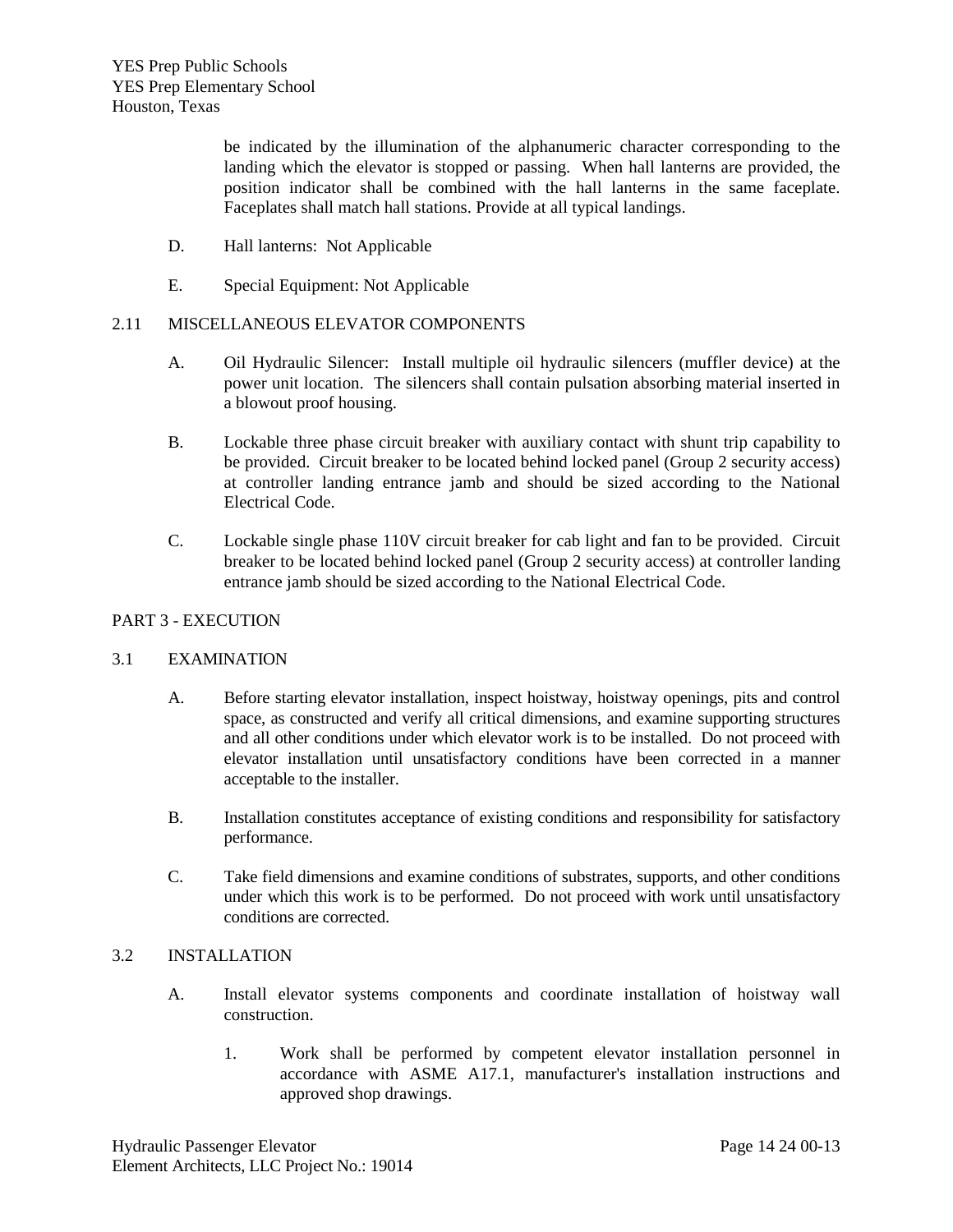YES Prep. Southwest Elementary and Brays Oaks Elementary 5212 Anderson Rd, Houston, Texas 77053 12102 McLain, Houston, Texas 77071 Bid Package 2

- 2. Comply with the National Electrical Code for electrical work required during installation.
- B. Coordination: Coordinate elevator work with the work of other trades, for proper time and sequence to avoid construction delays. Use benchmarks, lines, and levels designated by the Contractor, to ensure dimensional coordination of the work.
- C. Alignment: Coordinate installation of hoistway entrances with installation of elevator guide rails for accurate alignment of entrances with cars. Where possible, delay final adjustment of sills and doors until car is operable in shaft. Reduce clearances to minimum safe, workable dimensions at each landing.
- D. Lubricate operating parts of system where recommended by manufacturer.

# 3.3 FIELD QUALITY CONTROL

- A. Acceptance testing: Upon completion of the elevator installation and before permitting use of elevator, perform acceptance tests as required by A17.1 Code and local authorities having jurisdiction. Perform other tests, if any, as required by governing regulations or agencies.
- B. Advise Owner, Contractor, Architect, and governing authorities in advance of dates and times tests are to be performed on the elevator.

### 3.4 ADJUSTING

A. Make necessary adjustments of operating devices and equipment to ensure elevator operates smoothly and accurately.

# 3.5 CLEANING

- A. Before final acceptance, remove protection from finished surfaces and clean and polish surfaces in accordance with manufacturer's recommendations for type of material and finish provided. Stainless stall shall be cleaned with soap and water and dried with a nonabrasive surface; shall not be cleaned with bleached-based cleansers.
- B. At completion of elevator work, remove tools, equipment, and surplus materials from site. Clean equipment rooms and hoistway. Remove trash and debris.
- C. Use environmentally preferable and low VOC emitting cleaners for each application type. Cleaners that contain solvents, pine and/or citrus oils are not permitted.

### 3.6 PROTECTION

A. At time of Substantial Completion of elevator work, or portion thereof, provide suitable protective coverings, barriers, devices, signs, or other such methods or procedures to protect elevator work from damage or deterioration. Maintain protective measures throughout remainder of construction period.